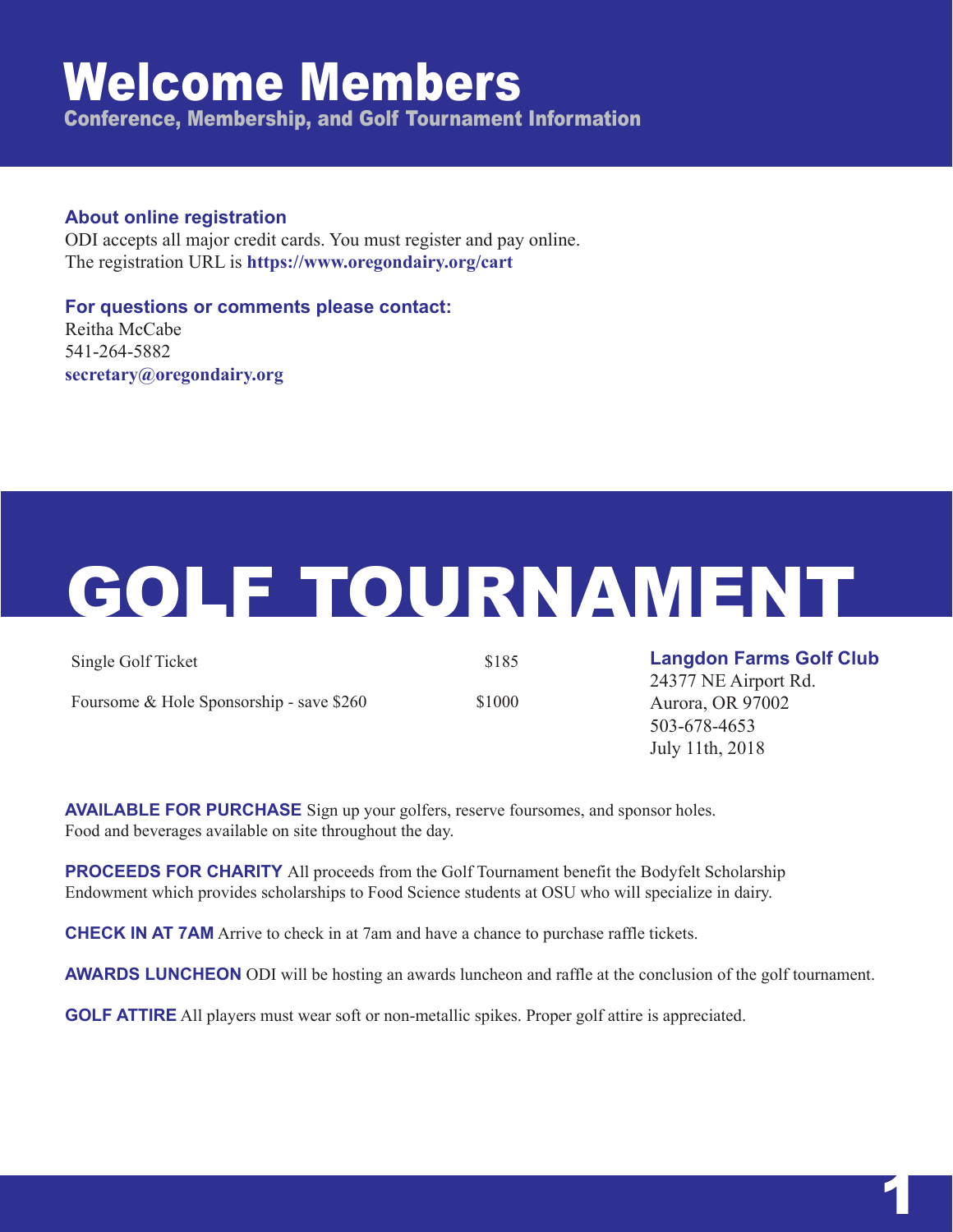## MEMBERSHIP

| <b>Plant Member Dues</b>     | \$350              |
|------------------------------|--------------------|
| Addition Plant(s) each       | \$125              |
| <b>Supplier Member Dues</b>  | \$300              |
| <b>Associate Member Dues</b> | \$300              |
| <b>Scholarship Donation</b>  | <b>PAID ONLINE</b> |

#### **2019 DUES MUST BE PAID BEFORE 1/01/19 TO RETAIN CURRENT MEMBERSHIP**

**SCHOLARSHIP DONATION** Any amount may be donated online during registration. All donations are credited toward the OSU Bodyfelt Endowment and given to dairy food science students.

**DAIRY PLANT MEMBERS** Includes all dairy plant processing, manufacturing, and distributing of dairy products in Oregon, Washington, or Idaho. Each plant shall pay dues annually in the amount of \$350.00 plus \$125 for each plant location. ODI mailings will go to one person designated as the plant contact.

#### **SUPPLIER / ASSOCIATE MEMBER** Consists of

firms or individuals who provide services or supplies to the dairy processing industry, or wish to be associated with ODI. Each supplier company or associate shall pay dues of \$300 per company membership. ODI mailings will go to one person designated as the company contact.

### SPONSORSHIP

| <b>ENTRY</b><br>Business Card-sized ad in conference flyer                         | \$100              |
|------------------------------------------------------------------------------------|--------------------|
| <b>SUSTAINING</b><br>+ Additional logo display and newsletter display              | \$500              |
| <b>SILVER</b><br>$+50\%$ off conference registration                               | \$1000             |
| <b>GOLD</b><br>Sustaining benefits $+1$ full registration                          | \$1500             |
| <b>PLATINUM</b><br>Gold benefits<br>+ Additional conference registration (2 total) | \$2000             |
| <b>SCHOLARSHIP DONATION</b>                                                        | <b>PAID ONLINE</b> |

**SCHOLARSHIP DONATION** Any amount may be donated online during registration. All donations are credited toward the OSU Bodyfelt Endowment and given to dairy food science students.

#### **CONFERENCE BOOKLET ADS**

All exhibiting companies and sponsoring companies at the sustaining level and above are allowed a full-page color ad in the conference booklet. Submit art work in high-resolution jpg or pdf format by March 2, 2019 to Reitha McCabe: **secretary@oregondairy.org**